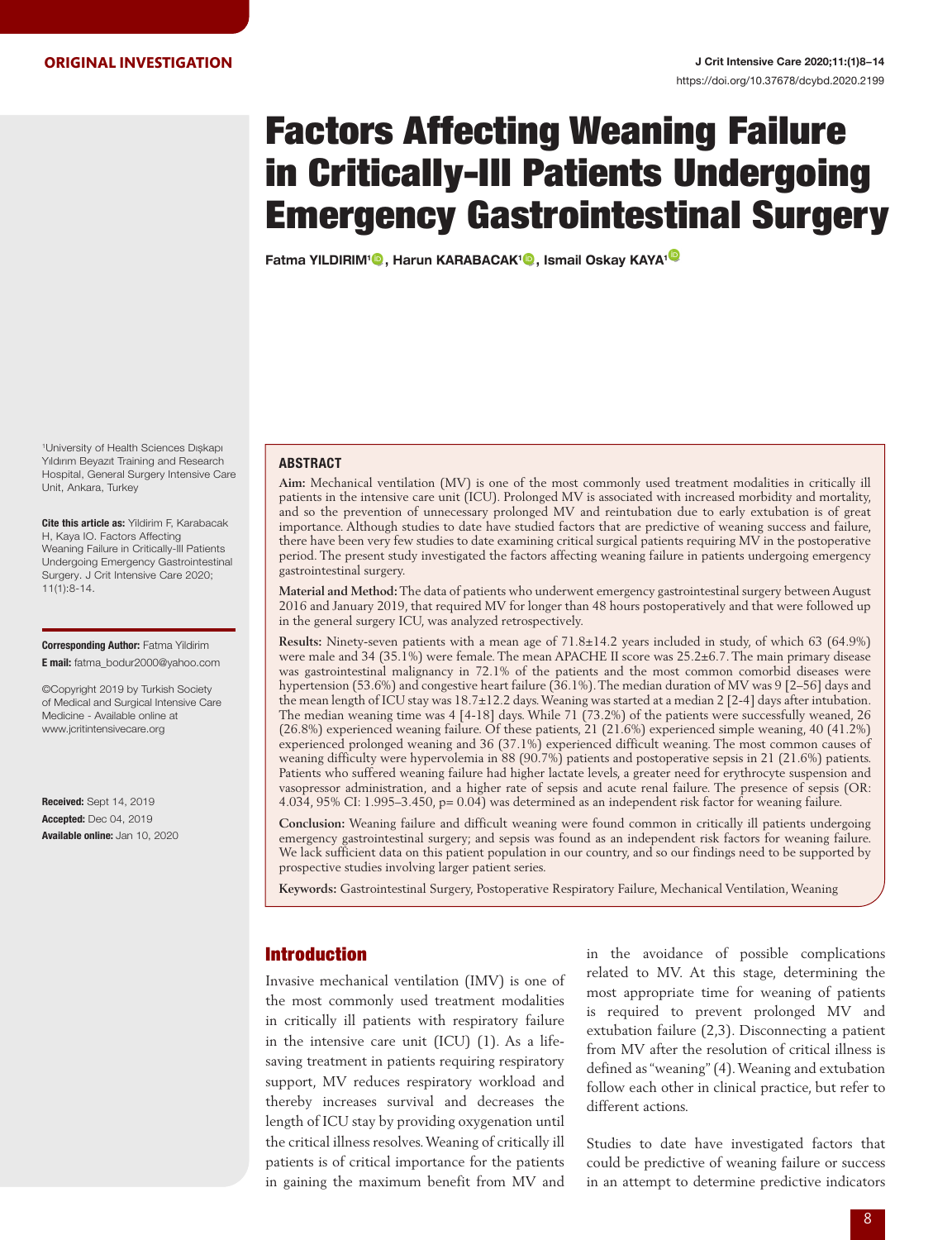for either of these conditions (5,6). Some such indicators would aid ICU clinicians in establishing a gain and loss relationship while disconnecting the patient from the MV. The majority of studies to date investigating the indicators for successful weaning have focused on critically ill ICU patients with medical conditions, while very few studies have evaluated critically ill patients requiring MV support due to respiratory failure in the postoperative period.

The present study investigated the risk factors associated with weaning failure in patients followed up in the ICU due to the need for MV following emergency gastrointestinal tract (GIT) surgery.

# Materials and Method

## Study Population

The medical records of patients who were followed up in the General Surgery ICU of Dışkapı Yıldırım Beyazıt Training and Research Hospital following emergency GIT surgery between August 1, 2016 and January 1, 2019 were reviewed retrospectively. The study was approved by the Dışkapı Yıldırım Beyazıt Training and Research Hospital clinical trials ethics committee (Date: 22.07.2018, number: 68/09). The study flow chart determining the inclusion and exclusion criteria of the study population was presented in Figure 1.

## Study Inclusion Criteria

- 1. Aged 18 and over; patients operated within 12 hours of diagnosis
- 2. Patients who needed MV for at least 48 hours in the ICU

# Study Exclusion Criteria

- 1. Patients undergoing surgery for acute appendicitis
- 2. Patients who were lost before the start or completion of weaning
- 3. Pregnant patients
- 4. Patients with terminal-stage cancer
- 5. Patients with acute neurological events
- 6. Patients sustaining acute myocardial damage in the early postoperative period
- 7. Patients who were re-intubated following a failed extubation attempt due to an upper airway pathology
- 8. Patients with severe heart failure (Ejection fraction <40%).

The age, gender, ASA (American Society of Anesthesiologists) score, APACHE (Acute Physiology and Chronic Health Evaluation) II score, SOFA (Sequential Organ Failure Assessment) score and the comorbid diseases of the patients were recorded. Perioperative clinical and surgical conditions, subsequent laboratory and clinical values, and MV values and outcomes were examined. The patients were compared after categorizing them into two groups, as successful weaning and weaning failure groups.

# **Definitions**

Successful weaning was defined as the maintenance of effective spontaneous breathing without the need for invasive or noninvasive MV support for longer than 48 hours following extubation, while weaning failure was defined as the need for invasive or non-invasive MV within 48 hours of extubation. All weaning and extubation procedures in the ICU were performed by an ICU specialist in accordance with a defined protocol (Table 1) (7).



Figure 1. Flow chart for the patients included in the study

Weaning failure group (n=26)

(n=97)

Successful weaning group (n=71)

Simple weaning was defined as extubation following the first spontaneous breathing trial, difficult weaning was defined as successful extubation following three spontaneous breathing trials within 7 days, and prolonged weaning was defined as more than three spontaneous breathing trials within 7 days or extubation after more than 7 days (8).

Shock was defined as systolic blood pressure below 90 mmHg, despite adequate fluid resuscitation within 24 hours before or after surgery, or the need for vasopressor therapy (noradrenalin and/or dopamine) in order to maintain a mean arterial blood pressure above 65 mmHg.

Acute renal failure and acute kidney injury (AKI) were defined according to the KDIGO 2012 guidelines. The worst serum creatinine or urine output values were taken into consideration (9).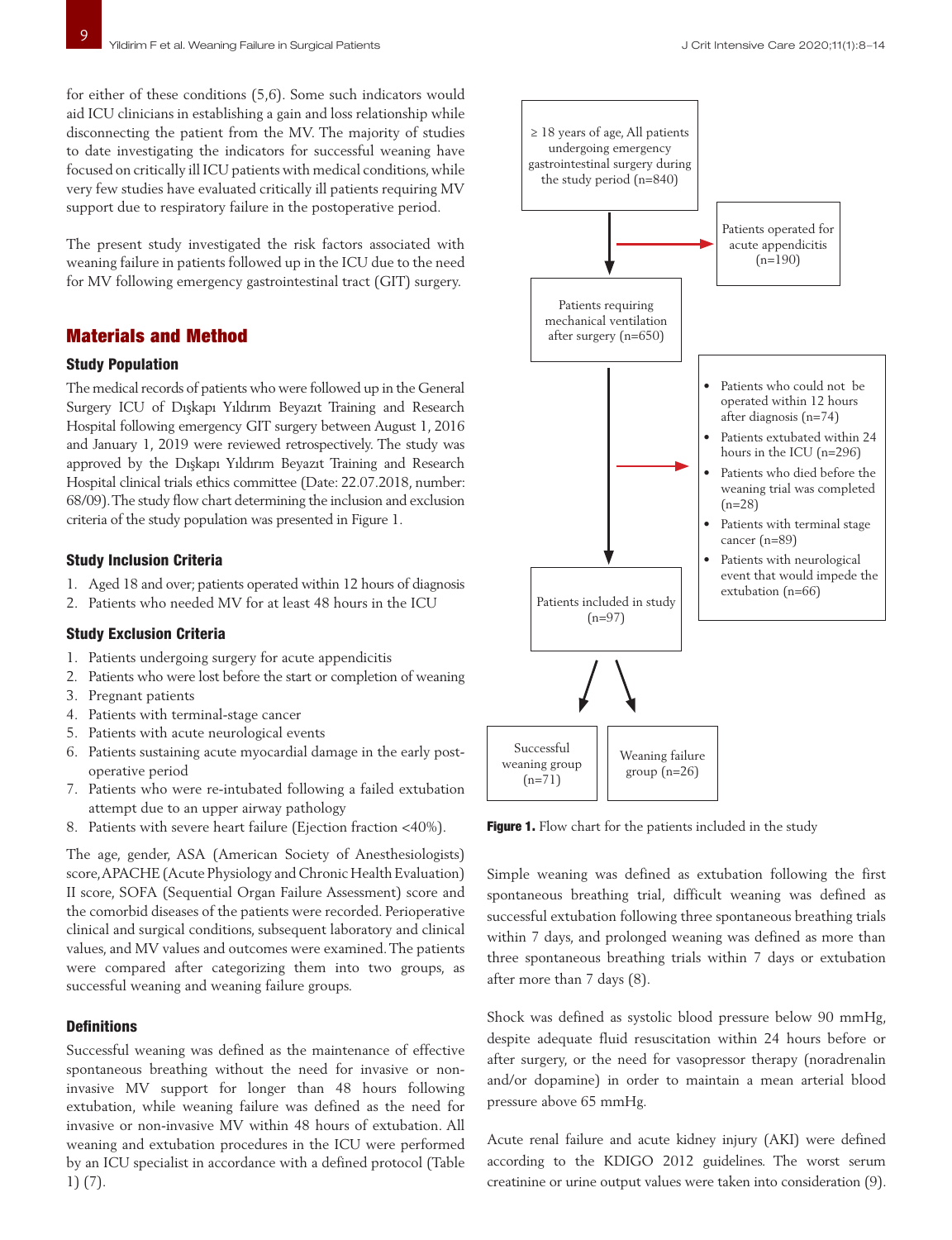Table 1. Mechanical ventilation weaning protocol

#### **Step 1:**

A. Reduce FİO2 <50% to maintain oxygen saturation (SpO2) >92%

B. When FİO2 is <50%, gradually reduce PEEP by 2–3 H2O increments to 5 cmH2O

**Step 2:** Start spontaneous ventilation attempts if the following criteria have been met in a patient meeting the criteria in step 1

- A. Lack of need for vasopressor medications or hemodynamically stable patients when the need for vasopressor medications is less than 5 mcg/min
- B. Presence of spontaneous respiration efforts
- C. Presence of cough reflex upon tracheal aspiration, presence of swallow reflex
- D. Patient receiving no sedation or being awake while receiving minimal sedation
- E. PaO2/FİO2 ratio being above 200 mmHg

**Step 3: Spontaneous Breathing Trial:** If the patient breathes comfortably for 30–60 minutes with a PEEP of 5 cm H2O, PS of 10 cm H20, and FİO2 of <50% in spontaneous mechanical ventilation mode

### **Spontaneous Breathing Trial Termination Criteria**

- 1. Oxygen saturation <90% for 2 minutes
- 2. Pulse rate >120 bpm or <60 bpm for 2 minutes
- 3. Systolic blood pressure >180 mmHg or <90 mmHg for 2 minutes
- 4. Respiratory rate >30 breaths/min for 15 minutes
- 5. Spontaneous tidal volume <5 ml/IBW
- 6. Agitation, sweating, anxiety in the patient exceeding >5 min

In case of a failed spontaneous breathing trial, the next trial must be made the following morning during sedation break.

- **Step 4:** Extubation: If spontaneous breathing trial is tolerated for 60 minutes:
	- 1. The patient is connected to the T-tube for 30 minutes.
	- 2. If the patient tolerates the T-tube for 30 minutes, an arterial blood gases analysis is performed and compared with the previous one.
	- 3. A cuff leakage test is performed.
	- 4. The patient is extubated and oxygen support is provided to maintain SpO2 >92%.
	- 5. An arterial blood gas analysis is performed 30 minutes after extubation.

**FİO2:** Fraction of inspired oxygen, **PEEP:** Positive end-expiratory pressure, **PS:** Pressure support, **IBW:** Ideal body weight (adapted from reference number 7)

Sepsis was defined in accordance with the definition made in the Sepsis 3 meeting held by the European Society of Intensive Care Medicine and the Association of Critical Care (10).

#### Statistical Analysis

The statistical analysis was performed using SPSS (Version 17.0, SPSS, Inc.) software. Prior to the statistical analysis, a Shapiro-Wilk test was used to test for the normal distribution of data. Continuous variables were expressed as mean±standard deviation (25th and 75th percentiles) or median depending on the distribution pattern of the data, and a Student's t-test or Mann-Whitney U test were used in the analysis. Categorical variables were expressed as number and compared using a Chi-square test or a Fisher's exact test. A multivariate logistic regression analysis with backward stepwise selection was used to determine the risk factors for weaning failure.

## Results

The study included 97 patients with a mean age of 71.8±14.2 years, of which 63 (64.9%) were male and 34 (35.1%) were female. The mean APACHE (Acute Physiology and Chronic Health Evaluation) II score was 25.2±6.7. The most common primary disease was gastrointestinal malignancies (72.1%) and the most common comorbid conditions were hypertension (53.6%) and congestive heart failure (36.1%).

Of the 97 patients who required postoperative MV, weaning was successful in 71 (73.2%) and unsuccessful in 26 (26.8%).

The mean age was  $72.3\pm14.6$  years in the weaning failure group and  $69.4\pm13.2$  years in the successful weaning group (p=0.045). There was no significant difference between the two groups in terms of gender distribution, and the number of male patients was higher in both groups. The ASA score [3 (1–4) vs 2 (1–3), p=0,034], the APACHE II score [25.3±7.1 vs 23.1±6.5; p=0.008] and the SOFA score on admission to the ICU  $[6 (3-8)$  vs 3  $(1-6)$ , p=0.002] were all higher in the weaning failure group. Hypertension, coronary artery disease and congestive heart failure were significantly more common in the weaning failure group (p<0.05). Strangulation was the most common reason for emergency abdominal surgery in both groups, followed by perforation and mesenteric ischemia. There was no significant difference between the two groups in terms of the type of surgery (laparoscopic vs open). Shock (34.7% vs 26.7%; p=0.039), sepsis (73.1% vs 26.8%, p<0.001) and acute renal failure (38.1% vs 15.5%; p<0.001) were more common in the postoperative period, and the need for vasopressor medications (38.4% vs 19.7%; p=0.041) and erythrocyte suspension replacement (65.4% vs 36.8%; p=0.028) was higher in the weaning failure group (Table 2).

In terms of laboratory data upon admission to the ICU in the early postoperative period, the white blood cell count, ProBNP, lactate, creatinine and PaCO2 levels were higher and the albumin levels were lower in the weaning failure group (p<0.005) (Table 3).

Weaning was started at day one (0–4) in the successful weaning group and at day 2 (1–5) in the weaning failure group. In the entire study group, the median MV time was 9 [2–56] days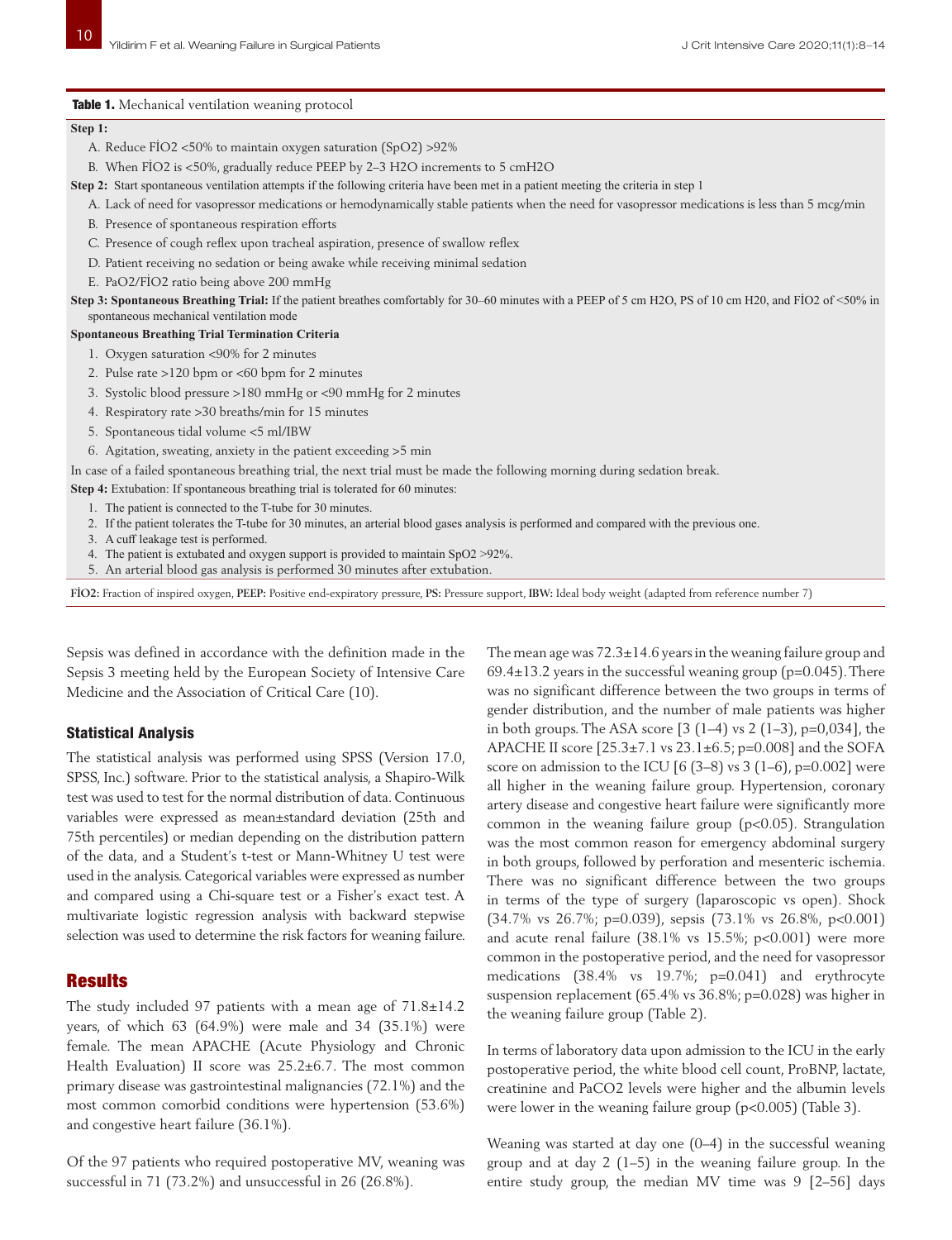## Table 2. Comparison of successful and failed weaning groups

|                                                                         | <b>Successful Weaning</b> | <b>Weaning Failure</b> |              |
|-------------------------------------------------------------------------|---------------------------|------------------------|--------------|
| Characteristics                                                         | $(n=71, 73.2\%)$          | $(n=26, 26.8\%)$       | $\mathbf{p}$ |
| Age (Mean±SD)                                                           | $69.4 \pm 13.2$           | $72.3 \pm 14.6$        | 0.045        |
| Gender (Female/Male)(%)                                                 | 43 (60.6)/28 (39.4)       | 20 (76.9)/6 (23.1)     | 0.073        |
| ASA score (median)[25-75]                                               | $2[1-3]$                  | $3[1-4]$               | 0.034        |
| APACHE II score (Mean±SD)                                               | $23.1 \pm 6.5$            | $25.3 \pm 7.1$         | 0.008        |
| SOFA score on admission (median)[25-75]                                 | $3 [1-6]$                 | $6[3-8]$               | 0.002        |
| Comorbidities (n,%)                                                     |                           |                        |              |
| Hypertension                                                            | 34 (47.9)                 | 18 (69.2)              | 0.043        |
| Coronary artery disease                                                 | 25(35.2)                  | 3(11.5)                | 0.018        |
| Atrial Fibrillation                                                     | 11(15.5)                  | 4(15.4)                | 0.631        |
| Congestive Heart Failure                                                | 16(22.5)                  | 19(73.0)               | 0.001        |
| Diabetes Mellitus                                                       | 16(22.5)                  | 9(34.6)                | 0.172        |
| COPD                                                                    | 30(42.3)                  | 7(26.9)                | 0.126        |
| GIT Malignancy                                                          | 50(70.4)                  | 20 (76.9)              | 0.255        |
| Reason for Admission (n,%)                                              |                           |                        |              |
| Perforation                                                             | 24 (33.8)                 | 9(34.6)                | 0.129        |
| Strangulation                                                           | 30(42.3)                  | 10(38.4)               | 0.413        |
| Mesenteric ischemia                                                     | 17(23.9)                  | 7(20.9)                | 0.198        |
| Operation Site (n,%)                                                    |                           |                        |              |
| Stomach                                                                 | 11(15.5)                  | 4(15.4)                | 0.816        |
| Small bowel                                                             | 33 $(46.5)$               | 12(46.1)               | 0.482        |
| Large bowel (colon, rectum)                                             | 27(38.0)                  | 10(39.5)               | 0.980        |
| Laparoscopic/Open surgery (n,%)                                         | 31 (43.7)/ 40 (56.3)      | 11(42.3)/15(57.7)      | 0.517        |
| Presence of shock prior to surgery (n,%)                                | 5(7.0)                    | 1(3.8)                 | 0.488        |
| Shock after surgery (n,%)                                               | 15(26.7)                  | 9(34.7)                | 0.039        |
| Cumulative fluid intake in the first 24 hours (ml)<br>$(median)[25-75]$ | 2850 [2536-4530]          | 5460 [3310-7860]       | 0.002        |
| Presence of sepsis $(n, \%)$                                            | 7(9.9)                    | 11(42.3)               | < 0.001      |
| Vasopressor requirement (n,%)                                           | 14(19.7)                  | 10(38.4)               | 0.041        |
| Erythrocyte suspension replacement (n,%)                                | 28 (36.8)                 | 17(65.4)               | 0.028        |
| Presence of acute renal failure (n,%)                                   | 11(15.5)                  | 8(38.1)                | < 0.001      |

**ASA:** American Society of Anesthesiologists, **APACHE:** Acute Physiology and Chronic Health Evaluation, **SOFA:** Sequential Organ Failure Assessment, **COPD:** Chronic Obstructive Pulmonary Disease, **GIT:** Gastrointestinal Tract

| Laboratory value                             | Successful weaning $(n=71)$ | Weaning Failure $(n=26)$ | $\mathbf{p}$ |
|----------------------------------------------|-----------------------------|--------------------------|--------------|
| White blood cell count (10 <sup>3</sup> /mL) | $12.6 \pm 3.4$              | $15.5 \pm 2.8$           | 0.042        |
| $Hb$ (gr/dL)                                 | $11.7 \pm 1.2$              | $11.0 \pm 1.0$           | 0.664        |
| ProBNP $(pg/ml)$                             | $2560 \pm 1080$             | 3210±1890                | 0.018        |
| Lactate $(mmol/L)$                           | $3.7 \pm 2.0$               | $6.7 + 4.2$              | 0.003        |
| BUN (mg/dL)                                  | $44.6 \pm 27.6$             | $47.2 \pm 28.8$          | 0.396        |
| Creatinine (mg/dL)                           | $1.2 \pm 0.6$               | $1.8 \pm 1.1$            | 0.040        |
| Albumin $\left(\frac{gr}{dL}\right)$         | $3.4 \pm 0.8$               | $2.6 \pm 0.9$            | 0.002        |
| $PaO2$ (mmHg)                                | $70.5 \pm 21.7$             | $69.1 \pm 17.1$          | 0.080        |
| $PaCO2$ (mmHg)                               | $40.7+9.1$                  | $45.7 \pm 13.8$          | 0.011        |
| SpO2(%)                                      | $91.5 \pm 3.1$              | $90.1 \pm 5.0$           | 0.098        |

Table 3. Laboratory values on admission to the intensive care unit (immediately after surgery)

'The values are presented as mean±standard deviation. **Hb:** Hemoglobin, **BUN:** Blood Urea Nitrogen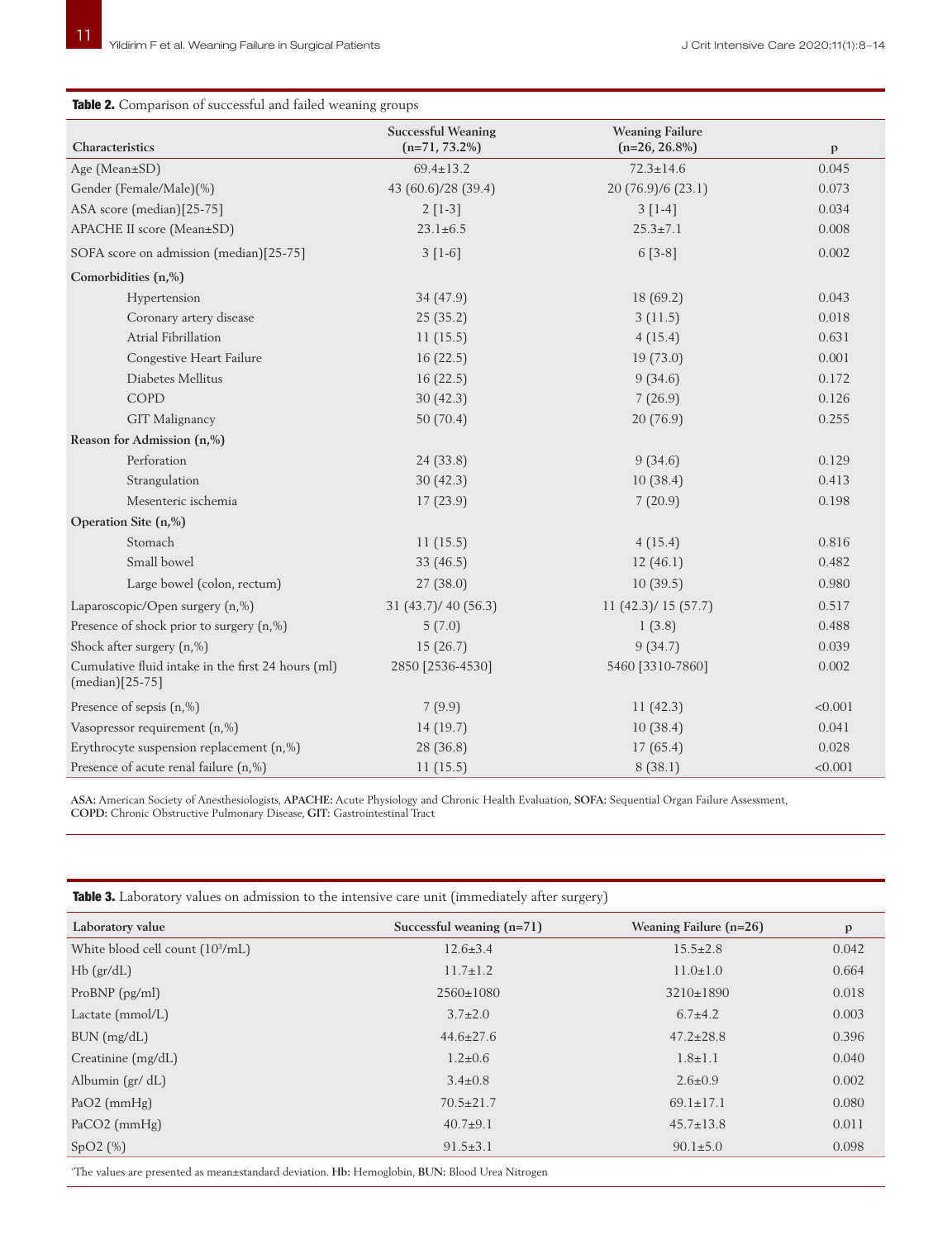and the mean length of ICU stay was 18.7±12.2 days. Weaning was started a median 2 days [2–4] after intubation. The mean weaning time was 4 [4–18] days. Of the patients, 21 (21.6%) experienced simple weaning, 36 (37.1%) experienced prolonged weaning and 40 (41.2%) experienced difficult weaning. Successful weaning was more common in the simple weaning group (28.2% vs 3.8%; p=0.002) and prolonged weaning was more common in the weaning failure group (32.4% vs 65.4%; p=0.003). The most common reasons for difficult weaning were hypervolemia, occurring in 88 patients (90.7%), and postoperative sepsis, occurring in 21 (21.6%) patients (Table 4).

Age (>65 vs ≤65 years), APACHE II Score (median >21 vs ≤21), congestive heart failure, presence of shock after surgery, cumulative fluid balance in the first 24 hours (>2000 ml vs ≤2000 ml), presence of sepsis, erythrocyte suspension replacement and presence of acute renal failure on admission that were found to be significant in the univariate analysis and that showed no relationship with each other were added to the multiple regression model. Age, high APACHE II score, congestive heart failure, presence of shock after surgery, positive fluid balance in the first 24 hours, need for transfusion of erythrocyte suspension and presence of acute renal

failure on admission were not found to be independent risk factors for weaning failure, whereas the presence of sepsis (Odd's ratio 4.034, 95 confidence interval: 1.995–3.450, p=0.04) was found to be an independent risk factor for weaning failure.

# **Discussion**

In the present study, difficult weaning and weaning failure were commonly observed among the patients that underwent emergency gastrointestinal surgery. The presence of sepsis was an independent risk factor for weaning failure. To the best of our knowledge, the present study is the first in Turkey to present predictive factors for weaning failure when using a weaning protocol by an ICU specialist among patients who underwent emergency GIT surgery in a general surgery ICU.

Prolonged MV and early weaning that results in the re-intubation in critically ill ICU patients are associated with increased morbidity and mortality (2,3). It is therefore important to determine the existing risk factors in order to increase weaning success. Patients generally maintain spontaneous respiration after awaking from anesthesia in the postoperative period, although patients

| Table 4. Reasons for difficulty weaning, duration of weaning, mechanical ventilation, length of intensive care unit stay and length of hospital stay |                             |                         |              |  |  |
|------------------------------------------------------------------------------------------------------------------------------------------------------|-----------------------------|-------------------------|--------------|--|--|
| Characteristics                                                                                                                                      | Successful weaning $(n=71)$ | Failed weaning $(n=26)$ | $\mathbf{p}$ |  |  |
| Start of weaning (day) (median)[25-75]                                                                                                               | $1 [0-4]$                   | $2$ [1-5]               | 0.211        |  |  |
| Type of weaning $(\%)$                                                                                                                               |                             |                         |              |  |  |
| Simple weaning                                                                                                                                       | 20(28.2)                    | 1(3.8)                  | 0.002        |  |  |
| Difficult weaning                                                                                                                                    | 28 (39.4)                   | 8(30.8)                 | 0.058        |  |  |
| Prolonged weaning                                                                                                                                    | 23(32.4)                    | 17(65.4)                | 0.003        |  |  |
| Reasons for Difficult Weaning (%)                                                                                                                    |                             |                         |              |  |  |
| Hypervolemia                                                                                                                                         | 67(94.4)                    | 21(80.8)                | 0.057        |  |  |
| Postoperative sepsis $(\%)$                                                                                                                          | 7(9.9)                      | 11(42.3)                | 0.034        |  |  |
| Pneumonia (%)                                                                                                                                        | 13(18.3)                    | 6(23.1)                 | 0.068        |  |  |
| Total weaning time (day) (Mean±SD)                                                                                                                   | $4.1 \pm 2.4$               | $8.3 \pm 4.8$           | < 0.001      |  |  |
| Mechanical Ventilation Time (median)[25-75]                                                                                                          | $6[3-11]$                   | $10[6-22]$              | 0.001        |  |  |
| Length of ICU Stay (Mean $\pm$ SD)                                                                                                                   | $15.6 \pm 10.8$             | $21.0 \pm 12.5$         | 0.021        |  |  |
| Outcome in the ICU $(\%)$                                                                                                                            |                             |                         | 0.008        |  |  |
| Discharge/Transfer to Ward                                                                                                                           | 58 (81.7)                   | 16(57.7)                |              |  |  |
| Died                                                                                                                                                 | 13(18.3)                    | 10(42.3)                |              |  |  |
| Length of Hospital Stay (day) (Mean±SD)                                                                                                              | $21.4 \pm 13.4$             | $27.6 \pm 13.3$         | 0.118        |  |  |

Table 5. Results of multiple logistic regression analysis in predicting weaning failure

| Characteristic                                                                     | <b>Adjusted OR</b> | 95% CI        | $\mathbf{p}$ |
|------------------------------------------------------------------------------------|--------------------|---------------|--------------|
| Age ( $>65$ vs $\leq 65$ years)                                                    | 0.46               | $0.38 - 1.18$ | 0.119        |
| APACHE II Score (median $>21$ vs $\leq 21$ )                                       | 1.65               | $0.47 - 1.10$ | 0.092        |
| Congestive Heart Failure (present vs absent)                                       | 3.64               | $1.37 - 8.6$  | 0.10         |
| Shock after surgery (present vs absent)                                            | 1.33               | $0.97 - 3.41$ | 0.181        |
| Cumulative fluid balance within the first 24 hours ( $>2000$ ml vs $\leq 2000$ ml) | 2.92               | $0.89 - 11.4$ | 0.068        |
| Erythrocyte suspension replacement (present vs absent)                             | 1.61               | $0.88 - 3.13$ | 0.161        |
| Presence of sepsis                                                                 | 4.034              | 1.995-3.450   | 0.04         |
| Acute renal failure on admission (present vs absent)                               | 4.48               | 1.61-14.24    | 0.58         |
| OR: Odd's ratio, CI: Confidence interval                                           |                    |               |              |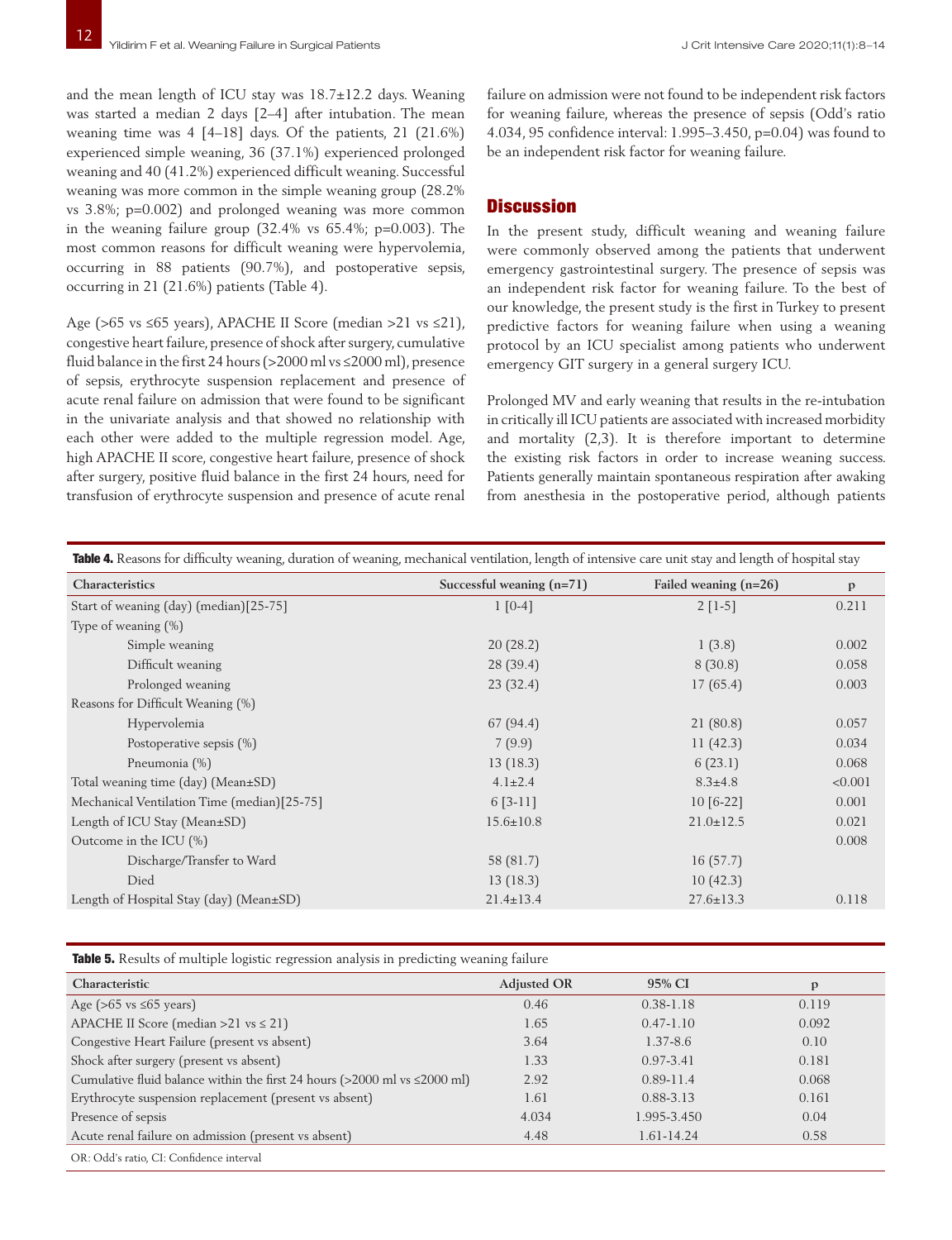undergoing emergency surgical procedures may require MV due to hemodynamic instability (i.e. septic shock, hemorrhagic shock), metabolic acidosis, type 3 respiratory failure and hypervolemia. It has been reported that MV support was required in 3–6% of patients admitted to the ICU in the postoperative period, and the rate of failed weaning is reportedly 5–8% in all surgical patients (10–12). That said, it is known that ICU patients requiring prolonged MV in the postoperative period have a higher rate of failed weaning and a higher rate of morbidity and mortality (13,14).

Critically ill patients are generally weaned when the underlying condition has resolved, when gas exchange has reached adequacy and when the hemodynamic status has become stable, and the level of consciousness as well as cough and gag reflexes have become adequate to maintain spontaneous breathing (15,16). The criteria and strategies for successful weaning have not been adequately described for surgical patients to date. The definitions and strategies for weaning were originally described for patients with chronic obstructive pulmonary disease and for those with other respiratory problems (8). The mechanical parameters of breathing and oxygenation do not seem to be adequate to predict weaning success in postoperative surgical patients with normal lung function, although there are an increasing number of studies on this subject.

In a recent study, Li et al. (17) investigated the risk factors for weaning failure in 381 patients undergoing major abdominal surgery. They reported a weaning failure rate of 28% and advanced age, low albumin level, low left ventricular ejection fraction and development of cardiac myocardial damage as a complication of surgery as independent risk factors for weaning failure. The present study made no evaluation of the left ventricular ejection fraction, and no patients with an ejection fraction of less than 40% were included in the study. No acute cardiac events occurred in any patient in the postoperative period.

Early spontaneous breathing trials and early start of weaning have been reported to reduce MV time in patients receiving MV support (18,19). The current guidelines recommend the cessation of daily sedation and the initiation of spontaneous breathing trials. In a study involving 3,327 patients undergoing emergency GIT surgery, Jung et al. (20) reported a need for MV in 387 patients (11.6%) in the postoperative period. In their study, delayed spontaneous breathing trials along with low platelet count and postoperative shock (adjusted OR: 14.152; 95% CI: 6.571–30.483; p<.001) were found to be independent risk factors for weaning failure. The median time to start weaning was 1 day in the successful weaning group and day 2 in the weaning failure groupin our study. This was attributed to the more severe disease condition in the weaning failure group, in which higher APACHE II, ASA and SOFA scores were recorded.

It is reported that weaning failure is more common among patients recovering from systemic inflammatory response syndrome (SIRS) after abdominal surgery (21). In a study by Amoateng-Adjepong et al. (22), the respiratory rate/tidal volume ratio was found to be higher, the maximum inspiratory pressure was found to be lower and the rate of weaning failure was found to be higher in patients with sepsis and septic shock. Sepsis was more common in the weaning failure group in the our study, and sepsis was found to be an independent risk factor for weaning failure.

Fluid replacement is an important part of the treatment of hemodynamic disturbances associated with sepsis and other conditions, although it can be difficult to determine optimal fluid balance in critically ill patients. Studies to date have identified cumulative fluid excess as a factor that increases morbidities in the ICU such as acute renal failure and ICU mortality (23,24). The cumulative fluid amount in the first 24 hours was found to be higher in the weaning failure group in our study, but did not appear to be an independent risk factor for weaning failure.

It is known that induced thoracic hypervolemia increases mechanical respiratory workload and airway pressure, even in normal individuals (25). It is also well known that hypervolemia and volume overload are associated with increased organ dysfunction in critically ill patients, increased weaning time and total time of weaning, as well as an increase in infectious complications and mortality (26). The effects of hypervolemia on the outcomes of critically ill patients have been investigated in medical patients, although there is a paucity of studies in this field. In a study involving 144 patients underwent emergency surgery, Barmparas et al. (26) could find no effect of positive fluid balance on total mortality (11% negative fluid balance vs 15.5% positive fluid balance,  $p = 0.422$ ), but when evaluated together with other accompanying factors, negative fluid balance was found to provide survival benefit by 70% in the first five days of surgery and negative fluid balance on the first day of surgery provided survival benefit, but also reduced infectious complications [95% confidence interval 0.63 (0.45, 0.88); p= 0.006 and 0.64 (0.46, 0.90); p=0.010 respectively) (26). In the same study, MV time and length of ICU stay were found to be longer in patients with a positive fluid balance and prolonged MV was found to be an independent risk factor for mortality in of surgical patients.

Our study has some limitations. Firstly, it was conducted in a single center and a single ICU, and the study population was relatively small. Secondly, the potential of missing data in the evaluation of medical records may be increased due to the retrospective study design.

In conclusion, the presence of sepsis in patients undergoing emergency GIT surgery was independent risk factor for weaning failure. It must be kept in mind that the criteria for successful weaning may be different in this patient group than in patients with medical conditions.